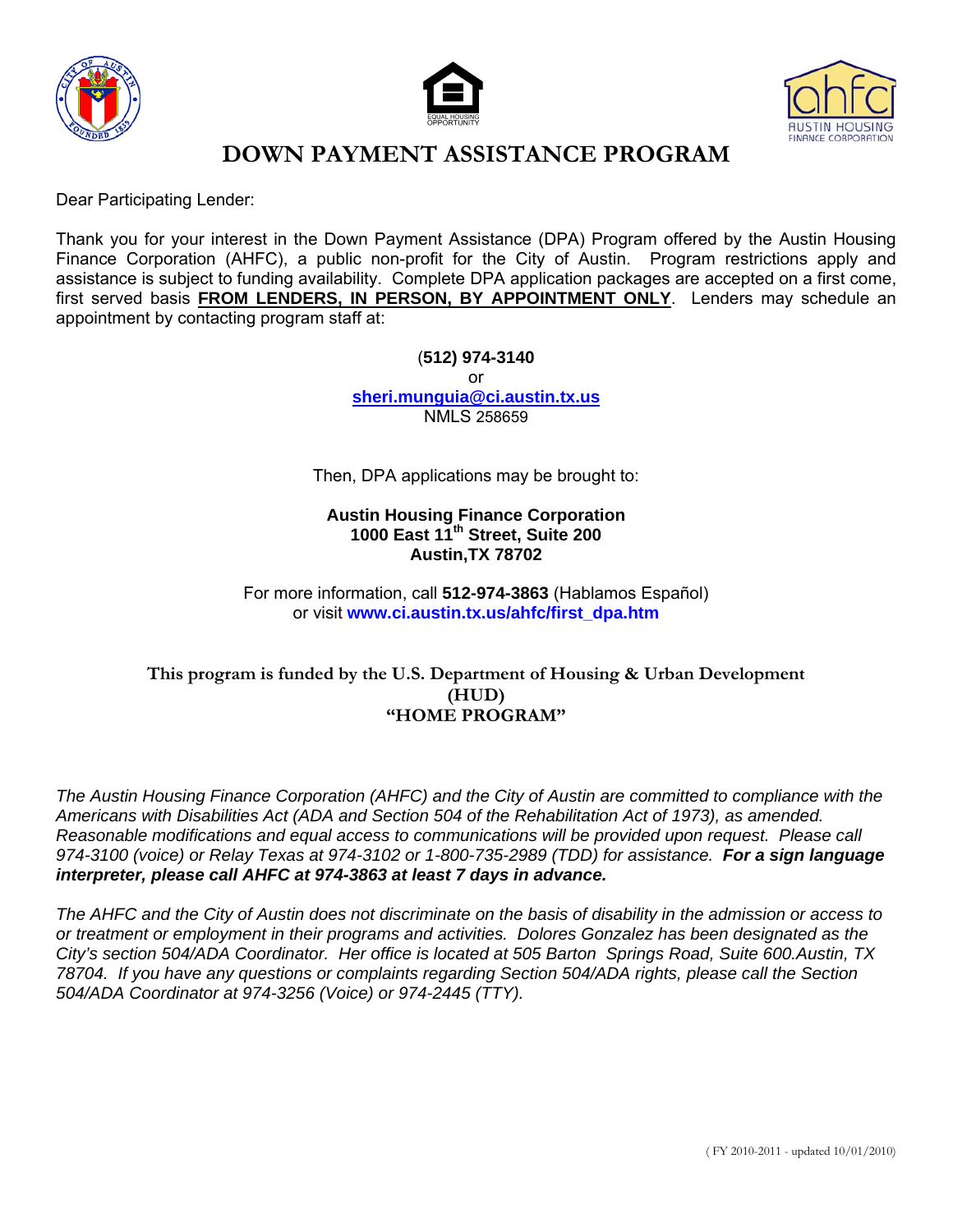





# **DOWN PAYMENT ASSISTANCE PROGRAM PROGRAM DESCRIPTION**

| <b>Purpose:</b>                             | The Down Payment Assistance (DPA) Program provides qualified first-time homebuyers with<br>a 0%-interest loan to assist with eligible down payment and closing costs. This program is<br>funded by the U.S. Department of Housing & Urban Development's "HOME" Program.                                                                                                                                                                                                                                   |                                                                                                                                                                                   |              |          |          |          |          |          |          |
|---------------------------------------------|-----------------------------------------------------------------------------------------------------------------------------------------------------------------------------------------------------------------------------------------------------------------------------------------------------------------------------------------------------------------------------------------------------------------------------------------------------------------------------------------------------------|-----------------------------------------------------------------------------------------------------------------------------------------------------------------------------------|--------------|----------|----------|----------|----------|----------|----------|
| <b>Submitting</b><br><b>Applications:</b>   | Only DPA Participating Lenders listed on the DPA website may submit application packages<br>by an in-person appointment. Packages will be accepted for further processing after<br>confirmation that all applicable items listed on the "application checklist" are included in the<br>application. Missing items will result in non-acceptance. Complete application packages are<br>accepted and processed on a first-come, first qualified, first served basis and subject to<br>funding availability. |                                                                                                                                                                                   |              |          |          |          |          |          |          |
| Participants,<br>Income &<br><b>Assets:</b> | First-time homebuyers who are citizens or legal permanent residents. Households may earn<br>no more than 80% of the Austin Median Family Income (adjusted for household size), as<br>established by the U.S. Department of Housing and Urban Development (HUD). Household<br>assets may not exceed half of the income limits set for each household size. See tables<br>below for exact income and asset limits.<br>Annual Gross Income Limits by Household Size for Austin, Texas, Effective July 2011   |                                                                                                                                                                                   |              |          |          |          |          |          |          |
|                                             | <b>Size</b>                                                                                                                                                                                                                                                                                                                                                                                                                                                                                               | 1                                                                                                                                                                                 | $\mathbf{2}$ | 3        | 4        | 5        | 6        |          | 8        |
|                                             |                                                                                                                                                                                                                                                                                                                                                                                                                                                                                                           | \$41,950                                                                                                                                                                          | \$47,950     | \$53,950 | \$59,900 | \$64,700 | \$69,500 | \$74,300 | \$79,100 |
|                                             |                                                                                                                                                                                                                                                                                                                                                                                                                                                                                                           | Actual Gross Asset Limits by Household Size for Austin, Texas, Effective July 2011                                                                                                |              |          |          |          |          |          |          |
|                                             | <b>Size</b>                                                                                                                                                                                                                                                                                                                                                                                                                                                                                               | 1                                                                                                                                                                                 | $\mathbf 2$  | 3        | 4        | 5        | 6        | 7        | 8        |
|                                             |                                                                                                                                                                                                                                                                                                                                                                                                                                                                                                           | \$26,250                                                                                                                                                                          | \$30,000     | \$33,750 | \$37,450 | \$40,450 | \$43,450 | \$46,450 | \$49,450 |
|                                             | **NOTE: "The Household Size, Income and Assets" includes that of ALL persons residing<br>with the applicant at the time of application and / or those who are anticipated to reside with<br>the applicant upon purchase of the new home. ALL household members over age 18 must<br>disclose income & asset information.                                                                                                                                                                                   |                                                                                                                                                                                   |              |          |          |          |          |          |          |
| <b>Properties:</b>                          | Must be the borrower's primary residence. Single family homes, town homes or condos are<br>eligible; duplexes are ineligible. Any new construction must meet Visitability and S.M.A.R.T.<br>Housing™ standards. Manufactured housing must be new construction on permanent<br>foundation and meet S.M.A.R.T. Housing™ standards. Properties must be located within the<br>Full Purpose Jurisdiction of Austin city limits; Extra Territorial Jurisdiction is ineligible.                                  |                                                                                                                                                                                   |              |          |          |          |          |          |          |
| Financing:                                  | First lien loan must be a fully amortized, fixed-rate loan for 30 years. Interest rate may not<br>exceed 0.5% above the prevailing interest rate released in the current Federal Statistical<br>Release at the time the lender locks borrower's interest rate. View the prevailing rate here:<br>http://www.federalreserve.gov/releases/h15. Annual Percentage Rate may not exceed 1% or<br>point above the loan interest rate. Discount point charges may not exceed 1.5%.                               |                                                                                                                                                                                   |              |          |          |          |          |          |          |
| <b>Earnest</b><br>Money:                    | money.                                                                                                                                                                                                                                                                                                                                                                                                                                                                                                    | All applicants must make a minimum \$1,000 Earnest Money contribution in the sales<br>contract. Other items paid for by the buyer, outside of closing, are not considered earnest |              |          |          |          |          |          |          |
|                                             |                                                                                                                                                                                                                                                                                                                                                                                                                                                                                                           |                                                                                                                                                                                   |              |          |          |          |          |          |          |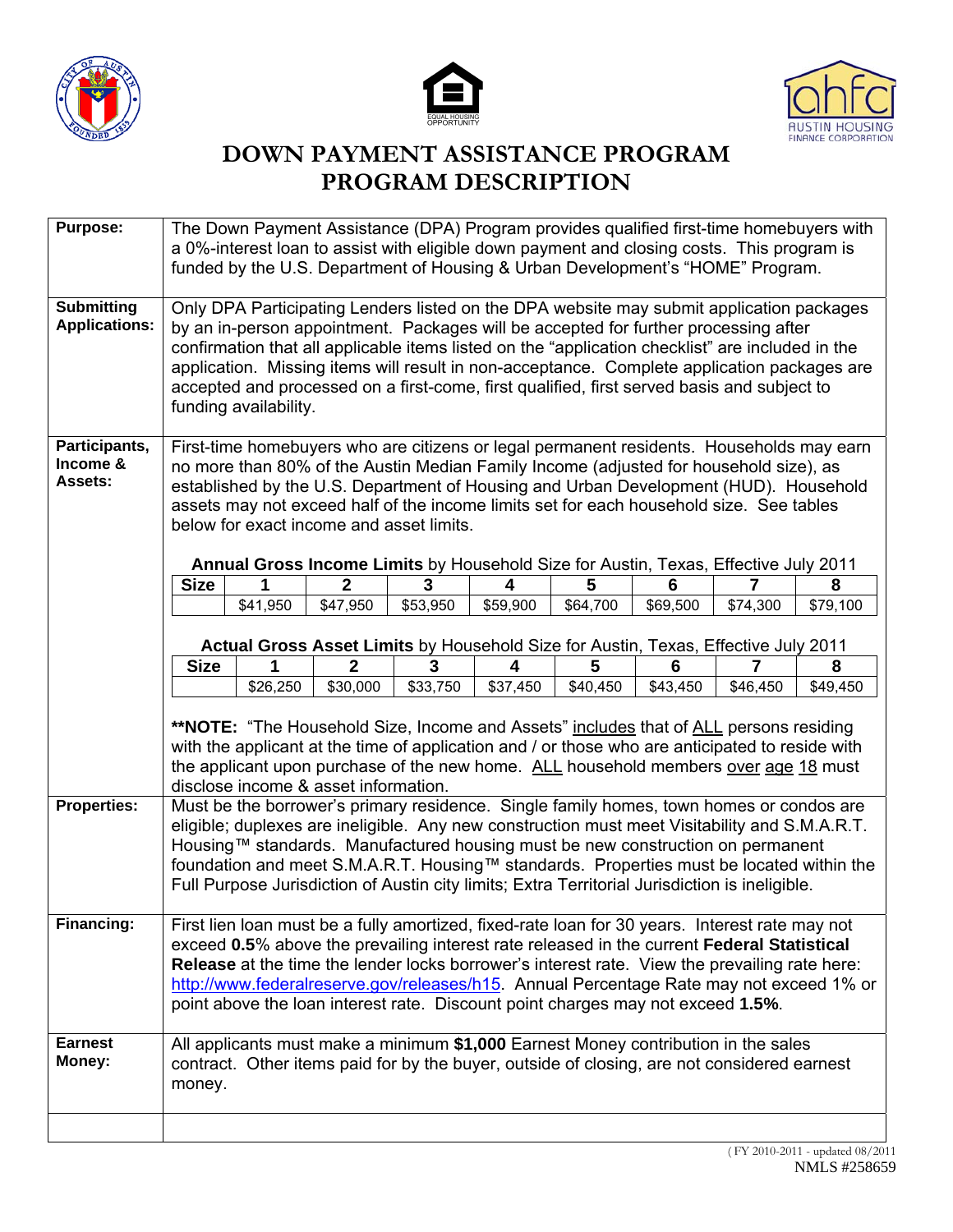

T





┑

## **DOWN PAYMENT ASSISTANCE PROGRAM**

|                               |                                                                                                                                                                                                                                                                                                                                                                            | PROGRAM DESCRIPTION                                                                                                                                                                                                                                                                                                                       |
|-------------------------------|----------------------------------------------------------------------------------------------------------------------------------------------------------------------------------------------------------------------------------------------------------------------------------------------------------------------------------------------------------------------------|-------------------------------------------------------------------------------------------------------------------------------------------------------------------------------------------------------------------------------------------------------------------------------------------------------------------------------------------|
| <b>Sales Price:</b>           | for current applicable loan limits.                                                                                                                                                                                                                                                                                                                                        | Not to exceed 95% of the 203b FHA loan limit for Austin. Please call AHFC (512) 974-3140                                                                                                                                                                                                                                                  |
| <b>OTHER:</b>                 |                                                                                                                                                                                                                                                                                                                                                                            | No "principal reduction" is permitted. Borrowers may NOT receive any cash back at closing.                                                                                                                                                                                                                                                |
| <b>DPA Loan</b>               | "Standard DPA"                                                                                                                                                                                                                                                                                                                                                             | "Shared Equity DPA"                                                                                                                                                                                                                                                                                                                       |
| <b>Options:</b>               | 0% interest, deferred, forgivable loan,<br>second lien position                                                                                                                                                                                                                                                                                                            | 0% interest, deferred, NON-forgivable loan,<br>second lien position. Includes a "Shared Equity<br>Loan Agreement", "Subordination Agreement"<br>and "City of Austin Right of First Refusal"<br>provision.                                                                                                                                 |
| Amount:                       | Up to \$10,000 of assistance for eligible<br>closing costs, pre-paid expenses, and<br>down payment. Amount is based on the<br>borrower's demonstrated financial gap.<br>Up to an additional \$1,000 is available<br>for borrowers enrolling in AHFC's<br>Mortgage Credit Certificate program. Up<br>to an additional \$4,999 is available for<br>people with disabilities. | Up to \$40,000 of assistance for eligible closing<br>costs, pre-paid expenses, and down payment.<br>Amount is based on the borrower's demonstrated<br>financial gap. Amount may not exceed 30% of<br>the home sales price.                                                                                                                |
| <b>Debt Ratios:</b>           | Housing debt ratio cannot fall below<br>29.00%;<br>Total combined debt ratio cannot exceed<br>43.00%                                                                                                                                                                                                                                                                       | Housing debt ratio cannot fall below 29.00%;<br>Total combined debt ratio cannot exceed 43.00%                                                                                                                                                                                                                                            |
| <b>Repayment:</b>             | The loan will be due and payable upon<br>the sale, refinancing, home equity loan,<br>vacating, lease or transfer of title before<br>the loan term of 10 years. Otherwise,<br>the loan is forgiven after 10 years.                                                                                                                                                          | The loan will be due and payable, plus a<br>percentage of equity gained that is equal to<br>the percentage of AHFC's portion of the<br>original sales price, upon the sale, refinancing,<br>home equity loan, vacating, lease or transfer of<br>title before the loan term of 30 years. Otherwise,<br>the loan is payable after 30 years. |
| <b>Property Age</b><br>Limit: | None.                                                                                                                                                                                                                                                                                                                                                                      | Properties constructed before 1978 are<br>ineligible.                                                                                                                                                                                                                                                                                     |

*Updated 10/01/2010. Subject to funding availability. Other restrictions may apply. For more information, please contact The Austin Housing Finance Corporation at (512)974-3863.*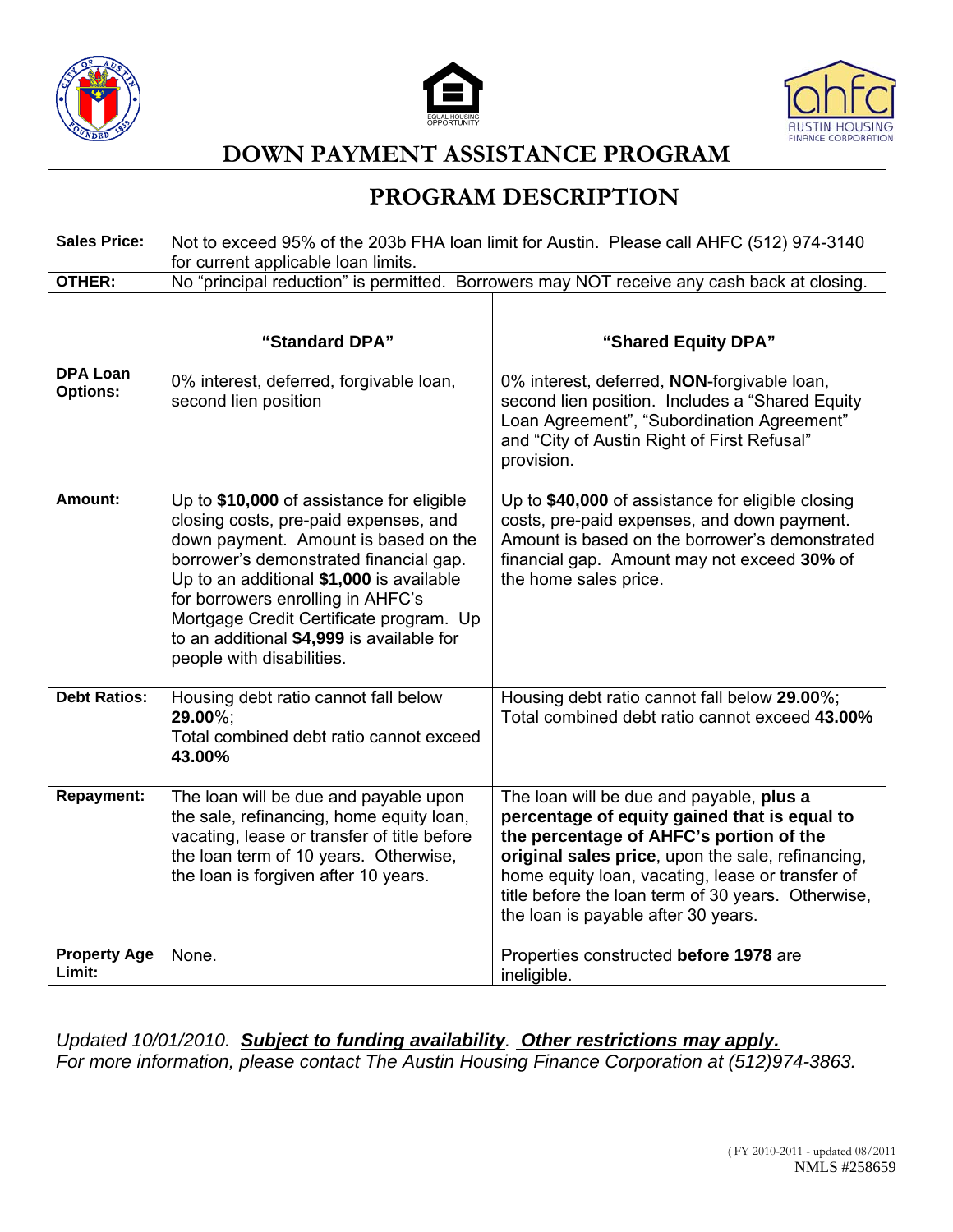





Complete DPA application packages include all the items listed under both the "Checklist for Lenders" **AND** the "Checklist for Applicants." Only DPA Participating Lenders listed on the DPA website may submit application packages through an in person appointment. Schedule an appointment by contacting program staff. Program staff will not accept incomplete application packages. Only DPA staff determined 100% complete DPA application packages will be accepted for further processing. **(first come, first qualified, first served & subject to funding availability)** 

### **CHECKLIST for DPA SUBMISSION**

#### **Documents that are part of the DPA Application:**

- $\Box$ **ORIGINAL** DPA application form (pages 1,2 & 3), completed and **signed** by applicant(s) & Non-Purchasing Spouse (NPS);
- $\Box$ **ORIGINAL** Eligibility Questionnaire form (page 4), completed and signed by applicant(s) & NPS;
- $\Box$ **ORIGINAL** DPA Affidavit (pages 5-6), completed, signed by applicant(s) and notarized & NPS;
- Housing Quality Standard Inspection Agreement (page 7), completed and signed by applicant(s) & NPS;
- Request for HQS Inspection Form (page 8, Section I only), completed by lender;
- $\Box$ **ORIGINAL** DPA Buyer/Seller Certification of Purchase (page 9), signed by seller;
- $\Box$ **ORIGINAL** Funds Request worksheet (page 10), completed by lender & signed by applicant(s) & NPS;

#### **Documents that Lender must add to the DPA Application:**

- Copy of Executed / Receipted Sales Contract, signed by both parties, plus proof of **\$1,000 Earnest Money** contribution (canceled check / money order);
- Certificate of Occupancy reflecting property meets S.M.A.R.T. requirements (new construction only);
- Lead-based Paint Disclosure and borrower's receipt of "Protect Your Family from Lead in Your Home" pamphlet (only for homes built before 1978);
- Copy of applicant(s) and NPS TX Driver's license, TX Identification Card or Passport;
- $\Box$  Copy of applicant(s) and NPS social security card;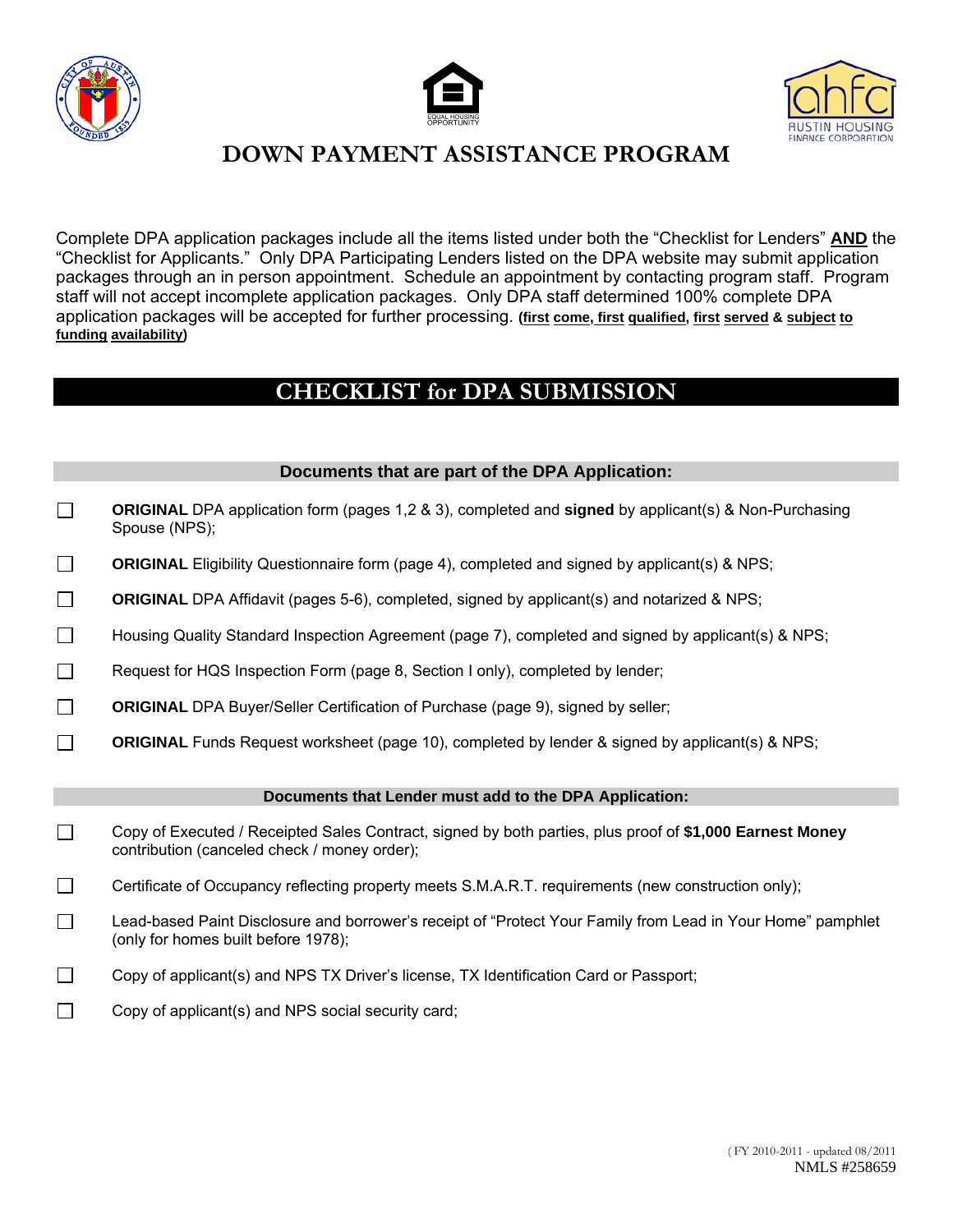





|        | <b>CHECKLIST for DPA SUBMISSION</b>                                                                                                                                                                                                                                                                                                                                                                                                                                                                                                                                                                                                                                                                                                                                                                                                                                                                                                                                                                                                                                                                                                                                                                                                                                                                               |  |  |  |  |  |
|--------|-------------------------------------------------------------------------------------------------------------------------------------------------------------------------------------------------------------------------------------------------------------------------------------------------------------------------------------------------------------------------------------------------------------------------------------------------------------------------------------------------------------------------------------------------------------------------------------------------------------------------------------------------------------------------------------------------------------------------------------------------------------------------------------------------------------------------------------------------------------------------------------------------------------------------------------------------------------------------------------------------------------------------------------------------------------------------------------------------------------------------------------------------------------------------------------------------------------------------------------------------------------------------------------------------------------------|--|--|--|--|--|
|        | (continued) Documents that the Lender must add to the DPA application:                                                                                                                                                                                                                                                                                                                                                                                                                                                                                                                                                                                                                                                                                                                                                                                                                                                                                                                                                                                                                                                                                                                                                                                                                                            |  |  |  |  |  |
| $\Box$ | Copy of applicant(s) and NPS Permanent Resident Card;                                                                                                                                                                                                                                                                                                                                                                                                                                                                                                                                                                                                                                                                                                                                                                                                                                                                                                                                                                                                                                                                                                                                                                                                                                                             |  |  |  |  |  |
| $\Box$ | Unexpired Homebuyer Education Certificate provided by AHFC authorized education agency;<br>[AHFC (512) 974-6001, BCL, Foundation Communities or Frameworks CDC only]                                                                                                                                                                                                                                                                                                                                                                                                                                                                                                                                                                                                                                                                                                                                                                                                                                                                                                                                                                                                                                                                                                                                              |  |  |  |  |  |
| $\Box$ | Lender's INITIAL Uniform Loan Application (1003), signed by applicant(s) and lender;                                                                                                                                                                                                                                                                                                                                                                                                                                                                                                                                                                                                                                                                                                                                                                                                                                                                                                                                                                                                                                                                                                                                                                                                                              |  |  |  |  |  |
| $\Box$ | Lender's FINAL Uniform Loan Application (1003), signed by applicant(s) and lender;                                                                                                                                                                                                                                                                                                                                                                                                                                                                                                                                                                                                                                                                                                                                                                                                                                                                                                                                                                                                                                                                                                                                                                                                                                |  |  |  |  |  |
| $\Box$ | Complete Credit Report;                                                                                                                                                                                                                                                                                                                                                                                                                                                                                                                                                                                                                                                                                                                                                                                                                                                                                                                                                                                                                                                                                                                                                                                                                                                                                           |  |  |  |  |  |
| $\Box$ | Proof of residency for all household members (proof of matching address: school records, identification, mail, etc);                                                                                                                                                                                                                                                                                                                                                                                                                                                                                                                                                                                                                                                                                                                                                                                                                                                                                                                                                                                                                                                                                                                                                                                              |  |  |  |  |  |
| $\Box$ | Income Documentation (for all age 18+ household members, regardless if on senior lien or not):<br>Most recent three complete months of consecutive pay stubs / statements for all<br>❖<br>household members;<br>Written, employer signed and completed Verification of Employment;<br>❖<br>❖<br>Income from benefits: recent proof of amount of periodic payments received by any<br>member of the household from Social Security, disability/death benefits, pensions,<br>retirement funds, annuities, trust insurance policies, and other similar types of periodic<br>benefits payments;<br>❖<br>Other income: proof of most recent three months payments in lieu of<br>earnings received by any member of the household, such as unemployment<br>and disability compensation, worker's compensation and severance pay, net<br>income from the operations of business, child support payments, spousal<br>support/alimony payments, and/or regular contributions or gifts received from<br>persons not residing in the dwelling;<br>Most recent three years W2's, 1099's, etc.;<br>❖<br>Most recent three years signed Tax Return Transcripts (all pages & schedules);<br>❖<br>Year-to-Date, signed, Profit & Loss Statement for self-employed;<br>❖<br>❖<br>Business Returns and Schedule K1's if applicable; |  |  |  |  |  |
| $\Box$ | Asset Documentation (for all household members, regardless if on senior lien or not):<br>Most recent six (6) months asset statements (all pages, even the blank ones);<br>❖<br>> Checking, Savings, Money Market, CD's, etc.;<br>> 401K, 403B, IRA, Mutual Funds, Keogh, etc.;<br>> Stocks, Investments, Bonds, Treasury Bills, etc.;<br>$\triangleright$ Trust documentation;<br>> Whole Life or Universal Life Insurance Policy (surrender value used);<br>List of Personal Property held as an investment such as gems, jewelry, coin<br>❖<br>collections, antique cars, etc. Value of lump sum or one time receipts, such as<br>inheritances, capital gains, lottery winnings, victim's restitution, insurance<br>settlements and other amounts not intended as periodic payments. Copies of<br>mortgages or deeds of trust. Proof of and amount of interest in Indian trust lands<br>or other accounts;                                                                                                                                                                                                                                                                                                                                                                                                      |  |  |  |  |  |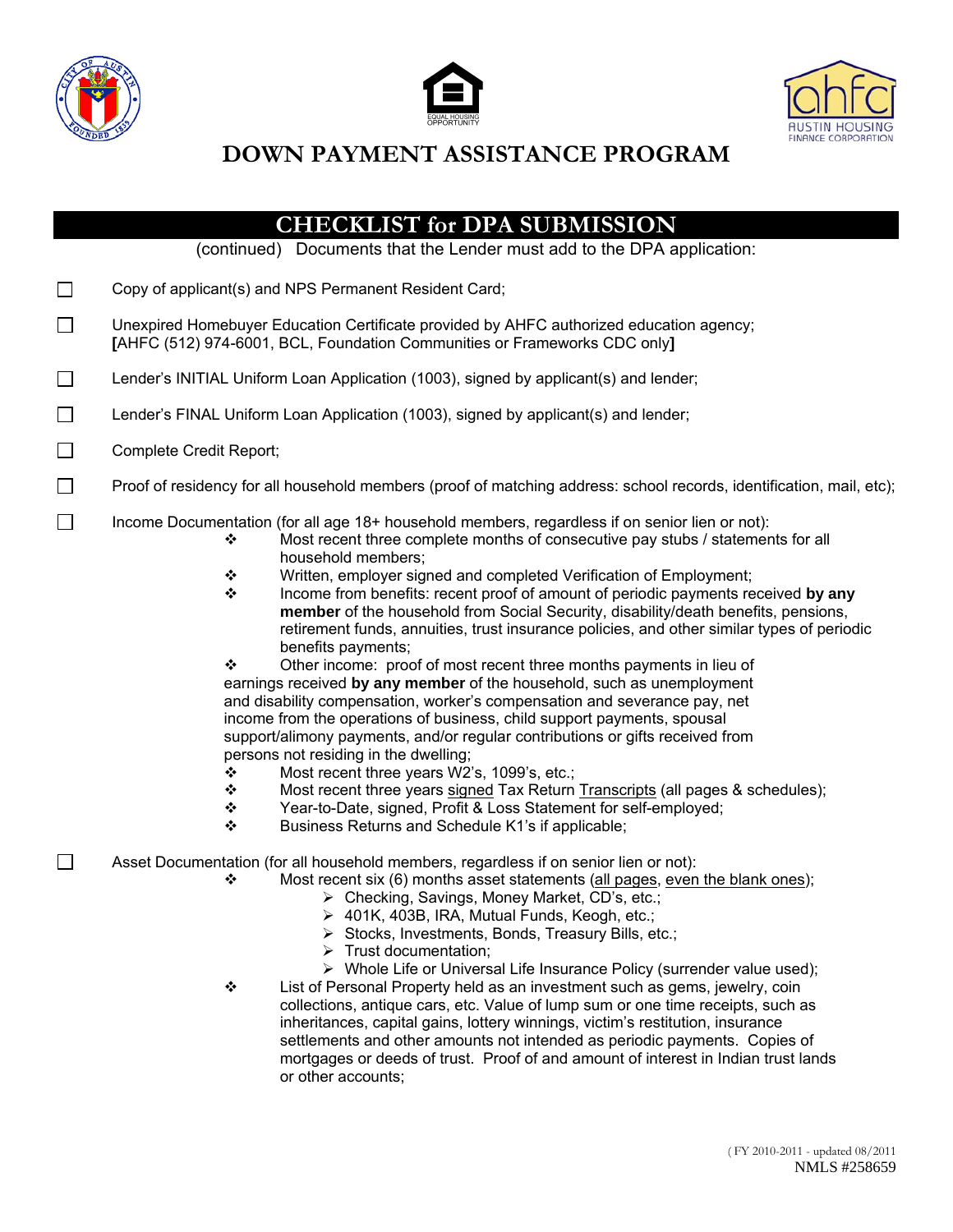





|         | <b>CHECKLIST for DPA SUBMISSION</b><br>(continued) Documents that the Lender must add to the DPA application:                                                                                                                                                                                                                                                                                                                                                                                                                                                                                                         |  |  |  |  |  |  |
|---------|-----------------------------------------------------------------------------------------------------------------------------------------------------------------------------------------------------------------------------------------------------------------------------------------------------------------------------------------------------------------------------------------------------------------------------------------------------------------------------------------------------------------------------------------------------------------------------------------------------------------------|--|--|--|--|--|--|
| $\Box$  | Letter of Explanation and complete paper trail (canceled checks, lease agreement, loan repayment<br>documents, gift documents, etc.) for all non-payroll related deposits into bank accounts;                                                                                                                                                                                                                                                                                                                                                                                                                         |  |  |  |  |  |  |
| $\Box$  | Final Good Faith Estimate (GFE), Initial Fee Worksheet & Intent to proceed, signed by applicant(s) and lender;                                                                                                                                                                                                                                                                                                                                                                                                                                                                                                        |  |  |  |  |  |  |
| $\Box$  | Final Lender's Truth-In-Lending Statement, signed by applicant(s);                                                                                                                                                                                                                                                                                                                                                                                                                                                                                                                                                    |  |  |  |  |  |  |
| $\Box$  | Legible "As Is" property appraisal (all pages) including a copy of unexpired Appraiser license;                                                                                                                                                                                                                                                                                                                                                                                                                                                                                                                       |  |  |  |  |  |  |
|         | Final Mortgage Credit Certificate (MCC) Commitment Letter with supporting documentation:<br>Completed and signed IRS Form W4 reflecting changes in withholdings;<br>❖<br>Most recently received pay stub reflecting increase in net income per change on IRS<br>❖<br>Form W4;                                                                                                                                                                                                                                                                                                                                         |  |  |  |  |  |  |
| $\perp$ | Evidence of Underwriter Loan Approval (all calculations should match):<br>Final Automated Underwriting Findings (DU, AU, LP, etc.);<br>❖<br>Signed Underwriting Action Sheet / Conditional Approval Checklist;<br>❖<br>1008 Loan Transmittal / Analysis or Mortgage Credit Analysis Worksheet (MCAW /<br>❖<br>NOTE: MCC adjustments must be made to income NOT mortgage payment. Payment<br>on MCAW must match payment on Promissory Note.);<br>Underwriter signed Page 3 & 4 of the Final HUD-92900-A Form;<br>❖<br>Borrower & lender signed Interest Rate Lock Agreement;<br>❖<br>Unexpired Lock Confirmation;<br>❖ |  |  |  |  |  |  |
| $\Box$  | Legible, Title Company accepted Survey;                                                                                                                                                                                                                                                                                                                                                                                                                                                                                                                                                                               |  |  |  |  |  |  |
| $\Box$  | Complete copy of Preliminary Title Commitment;                                                                                                                                                                                                                                                                                                                                                                                                                                                                                                                                                                        |  |  |  |  |  |  |
| $\Box$  | Complete copy of Tax & Home Owners Association (HOA)certificates reflecting figures that fall in line with<br>Principal + Interest + Taxes + Insurance(PITI) calculations on final Underwriting Documents;                                                                                                                                                                                                                                                                                                                                                                                                            |  |  |  |  |  |  |
| $\Box$  | Evidence of Hazard Insurance Coverage (flood if applicable) reflecting the following mortgagee clause:<br>Austin Housing Finance Corporation<br>Attention: Compliance / Central Records Management<br>PO Box 1088<br>Austin TX 78767-1088<br>Loan Number: (last four of applicants social security number)                                                                                                                                                                                                                                                                                                            |  |  |  |  |  |  |
|         |                                                                                                                                                                                                                                                                                                                                                                                                                                                                                                                                                                                                                       |  |  |  |  |  |  |

NOTE: Upon processing and underwriting the application, additional documentation or information may be required prior to DPA Staff releasing Approval Certificate of Eligibility Commitment Letter. Letters of DPA Pre-Approval pending documentation will not be provided. DPA Files not closed and funded within 10 business days of approval are subject to cancellation.

*Updated 08/16/2011. Complete applications processed on a first-come, first qualified, first served basis. Acceptance of Application also subject to funding availability. Other restrictions may apply. For more information, please contact The Austin Housing Finance Corporation at (512) 974-3863.*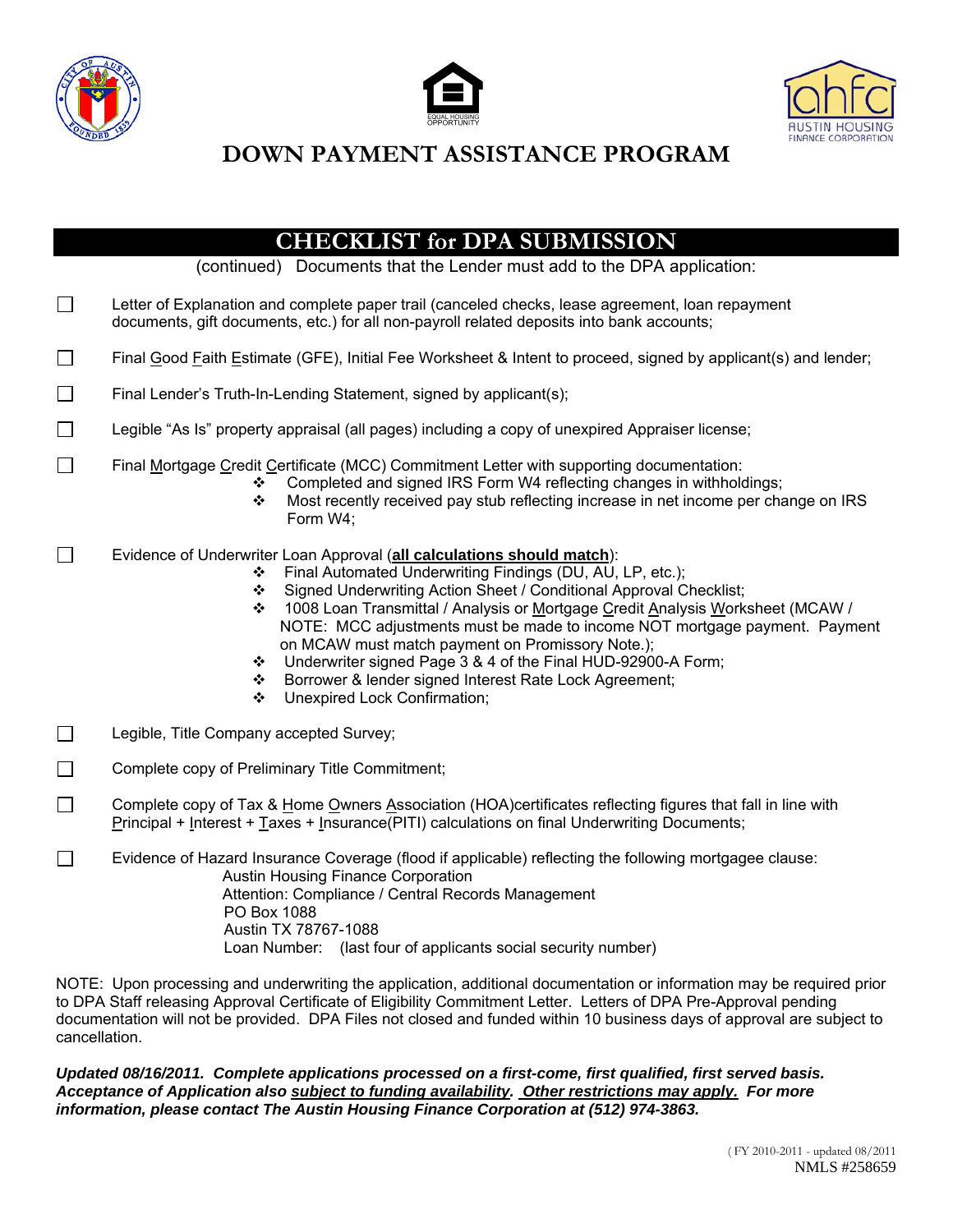





#### **DOWN PAYMENT ASSISTANCE PROGRAM APPLICATION**

*(Page 1 of 10)*

IMPORTANT: Some information in this application is strictly confidential and will not be released to persons outside of the program without written permission from the applicant. Some information is subject to the Public Information Act; therefore subject for release through requests for open records. Information is requested to establish eligibility and for federal reporting requirements. If you have any questions about completing the form, please call at (512) 974-3863 for assistance. Complete and sign a separate application for each applicant above two.

#### **Section I: Applicant/Head of Household Information (completed by APPLICANT)**

| Name                   |                                                                                                                                                                                                                                     |                                    |                |
|------------------------|-------------------------------------------------------------------------------------------------------------------------------------------------------------------------------------------------------------------------------------|------------------------------------|----------------|
| Last                   |                                                                                                                                                                                                                                     | First                              | Middle Initial |
| <b>Current Address</b> |                                                                                                                                                                                                                                     |                                    |                |
|                        |                                                                                                                                                                                                                                     |                                    |                |
|                        |                                                                                                                                                                                                                                     |                                    |                |
| City                   |                                                                                                                                                                                                                                     | State                              | Zip            |
|                        |                                                                                                                                                                                                                                     |                                    |                |
|                        | Email Address: Note that the state of the state of the state of the state of the state of the state of the state of the state of the state of the state of the state of the state of the state of the state of the state of th      |                                    |                |
|                        | Driver's License No. <b>Example 20</b> Service 19 and 20 Services 20 and 20 Services 20 and 20 Services 20 and 20 Services 20 and 20 Services 20 and 20 Services 20 and 20 Services 20 and 20 Services 20 and 20 Services 20 and 20 | Date of Birth <b>Exercise 2008</b> |                |
| $\Box$ U.S. Citizen    | □ Legal Permanent Resident                                                                                                                                                                                                          |                                    |                |

**Section II: Co-Applicant / Non-Purchasing Spouse Information (completed by APPLICANT)** 

| Name<br>Last           |                                                                                                                                                                                                                                | First | Middle Initial |
|------------------------|--------------------------------------------------------------------------------------------------------------------------------------------------------------------------------------------------------------------------------|-------|----------------|
| <b>Current Address</b> | <u> 1989 - Johann Stein, Amerikaansk politiker († 1908)</u>                                                                                                                                                                    |       |                |
|                        |                                                                                                                                                                                                                                |       |                |
| City                   |                                                                                                                                                                                                                                | State | Zip            |
|                        |                                                                                                                                                                                                                                |       |                |
|                        |                                                                                                                                                                                                                                |       |                |
|                        | Email Address: No. 2020 Contract of the Contract of the Contract of the Contract of the Contract of the Contract of the Contract of the Contract of the Contract of the Contract of the Contract of the Contract of the Contra |       |                |
|                        |                                                                                                                                                                                                                                |       |                |
|                        | □ U.S. Citizen □ Legal Permanent Resident                                                                                                                                                                                      |       |                |
|                        | Relationship to Applicant League and Contract and Contract and Contract and Contract and Contract and Contract and Contract and Contract and Contract and Contract and Contract and Contract and Contract and Contract and Con |       |                |
|                        |                                                                                                                                                                                                                                |       |                |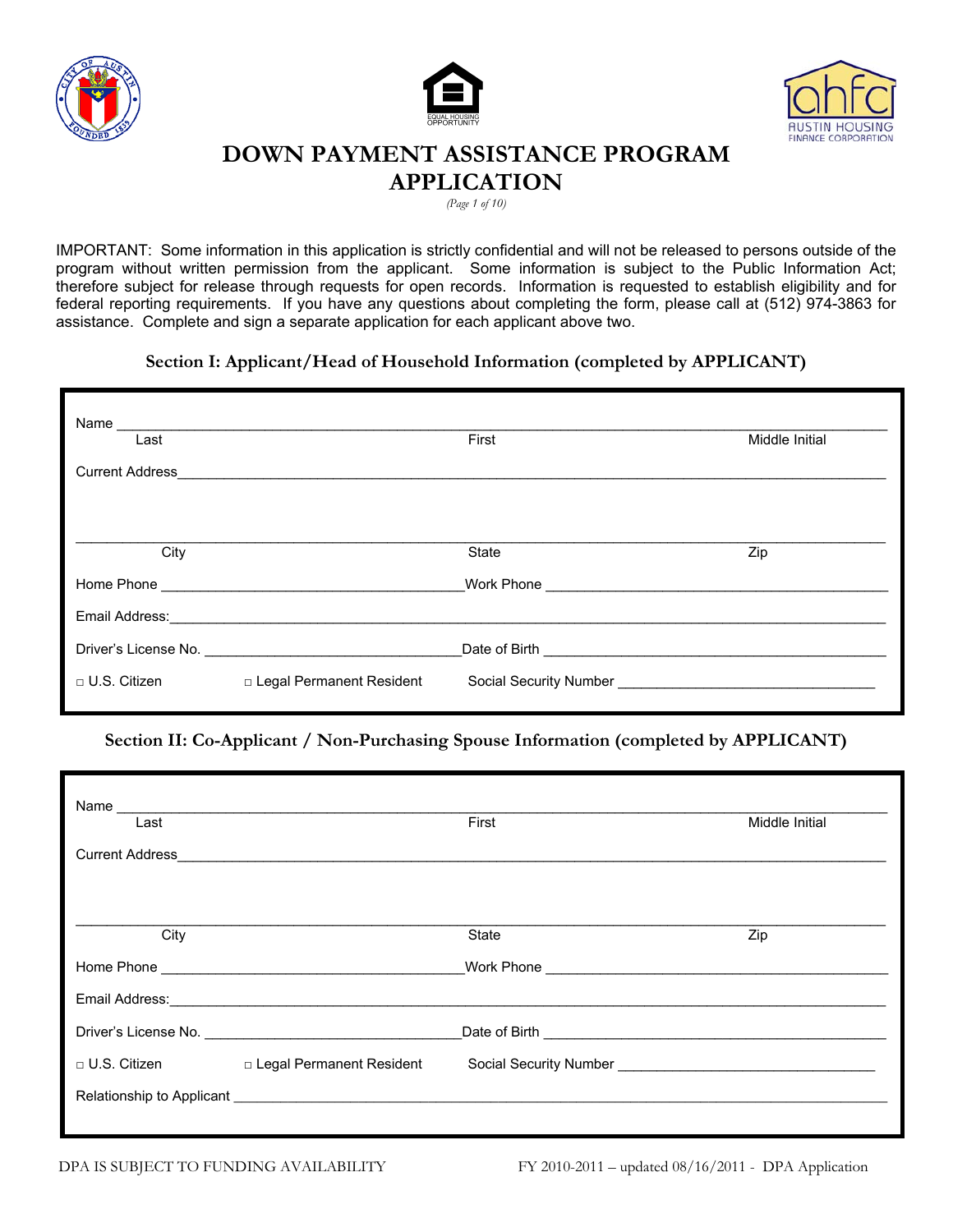





**Section III: Employment & Income History (completed by APPLICANT)**

*(Application Page 2 of 10)*

|                                                                                                                     | Section IV: Household Members (completed by APPLICANT)                                                                        |                                                                                    |             |                                                                    |  |
|---------------------------------------------------------------------------------------------------------------------|-------------------------------------------------------------------------------------------------------------------------------|------------------------------------------------------------------------------------|-------------|--------------------------------------------------------------------|--|
| Total number of persons in household ______________________(No. of Adults____________, No. of Children____________) |                                                                                                                               |                                                                                    |             |                                                                    |  |
|                                                                                                                     |                                                                                                                               | Section V: Property Information (completed by LENDER)                              |             |                                                                    |  |
|                                                                                                                     | Subject Property Address <b>Container and Container and Container and Container and Container and Container and Container</b> |                                                                                    |             |                                                                    |  |
|                                                                                                                     |                                                                                                                               |                                                                                    |             |                                                                    |  |
| City                                                                                                                |                                                                                                                               | <b>State</b>                                                                       |             | Zip                                                                |  |
| Type of property:                                                                                                   | □ Single Family home                                                                                                          | □ Condominium                                                                      | □ Town home |                                                                    |  |
|                                                                                                                     |                                                                                                                               | □ Manufactured on Permanent Foundation and part of the S.M.A.R.T. Housing™ Program |             |                                                                    |  |
|                                                                                                                     | □ New Construction                                                                                                            |                                                                                    |             | □ Existing Construction (pre-owned), Year Built: _________________ |  |
| Purchase Price of the Property \$                                                                                   |                                                                                                                               |                                                                                    |             |                                                                    |  |
|                                                                                                                     |                                                                                                                               |                                                                                    |             |                                                                    |  |
|                                                                                                                     | Section $V\Gamma$ Loan Information (completed by LENDER)                                                                      |                                                                                    |             |                                                                    |  |

#### **Section VI: Loan Information (completed by LENDER)**

| Type of loan  | □ FHA | □ Conventional             | □ Veterans Administration     |
|---------------|-------|----------------------------|-------------------------------|
| Interest rate |       | % FIXED RATE for 30 years. | <b>Estimated Closing Date</b> |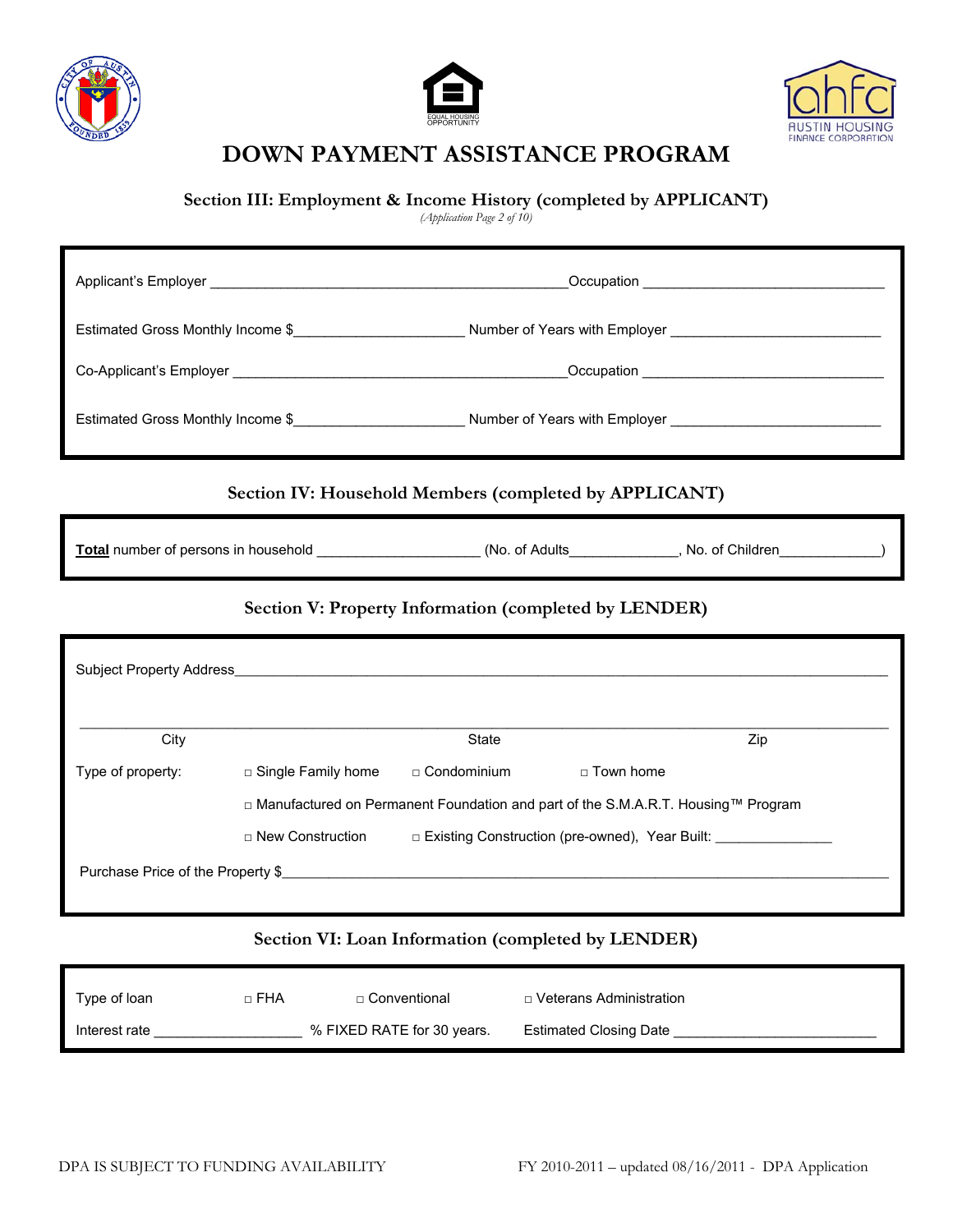





#### **Section VII: Lender, Title Company, and Realtor Information (completed by LENDER)**

*(Application Page 3 of 10)*

|                                                                                                                      | The following people have assisted with this application, and will assist with the closing:                   |  |  |  |
|----------------------------------------------------------------------------------------------------------------------|---------------------------------------------------------------------------------------------------------------|--|--|--|
| Mortgage Company Lawrence and the company of the company of the company of the company of the company of the company |                                                                                                               |  |  |  |
|                                                                                                                      |                                                                                                               |  |  |  |
|                                                                                                                      |                                                                                                               |  |  |  |
|                                                                                                                      |                                                                                                               |  |  |  |
|                                                                                                                      |                                                                                                               |  |  |  |
|                                                                                                                      |                                                                                                               |  |  |  |
|                                                                                                                      |                                                                                                               |  |  |  |
|                                                                                                                      | Closing Officer <u>example and the control of the control of the control of the control of the control of</u> |  |  |  |
|                                                                                                                      |                                                                                                               |  |  |  |
|                                                                                                                      |                                                                                                               |  |  |  |
|                                                                                                                      |                                                                                                               |  |  |  |
|                                                                                                                      |                                                                                                               |  |  |  |
|                                                                                                                      |                                                                                                               |  |  |  |
|                                                                                                                      |                                                                                                               |  |  |  |
|                                                                                                                      |                                                                                                               |  |  |  |
|                                                                                                                      |                                                                                                               |  |  |  |
|                                                                                                                      |                                                                                                               |  |  |  |
|                                                                                                                      |                                                                                                               |  |  |  |

I/we have read the Down Payment Assistance (DPA) Program application and understand that my/our answers to all of the previous questions and the statements I/we have made are true and correct to the best of my/our knowledge and belief. I/we authorize AHFC and its designated agents to contact any source to solicit and/or verify information necessary for any eligibility determination for the purpose of the DPA Program. I/we also agree to provide the AHFC or its designated agents with any information necessary to verify my/our credit worthiness. I/we understand that any discrepancy or omissions in the information I/we have provided may disqualify me/us from participation in the DPA Program. If such discrepancies or omissions are discovered after any loan is approved or granted to me/us, I/we understand that any outstanding loan balance may immediately become due and payable.

Signature of Applicant Date Date Signature of Co-Applicant Date Date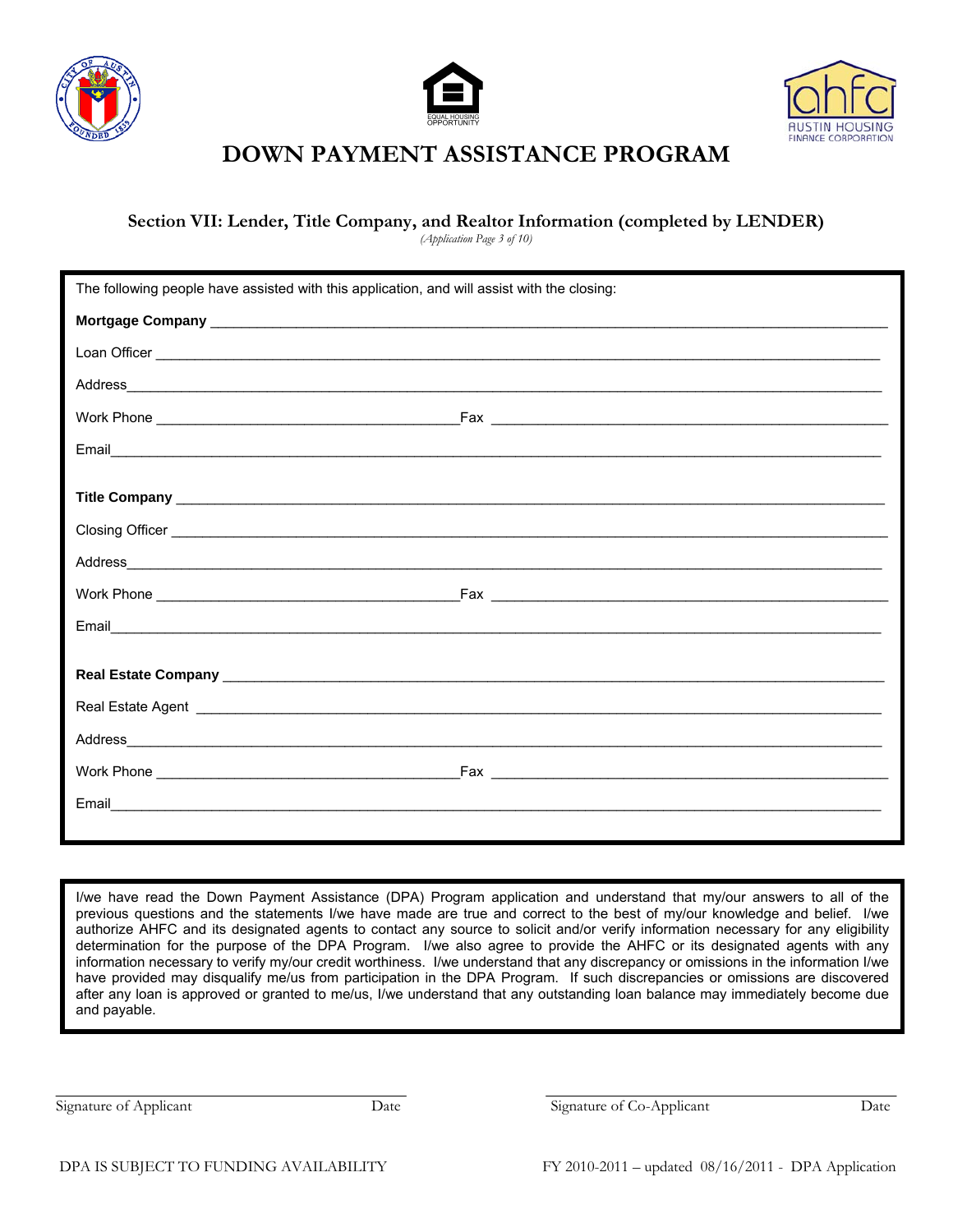





# **ELIGIBILITY QUESTIONNAIRE**

*(Application Page 4 of 10)* 

**If any of the answers are "YES," please attach recent documentation verifying the income or asset, following the instructions on the "Application Checklist."** 

|    | the Application Oncomio                                                                                                                                                                                           |
|----|-------------------------------------------------------------------------------------------------------------------------------------------------------------------------------------------------------------------|
| 1. | Does any member of the household have, or expect to receive in the next 12 months, wages, salaries, overtime pay,                                                                                                 |
|    | commissions, fees, tips, bonuses, or other compensation?<br>$\Box$ No<br>l IYes                                                                                                                                   |
| 2. | Does any member of the household have a checking account(s)?                                                                                                                                                      |
|    | $\Box$ Yes<br>$\Box$ No                                                                                                                                                                                           |
| 3. | Does any member of the household have a savings account(s)?<br>$\Box$ No<br>∣∣Yes                                                                                                                                 |
| 4. | Does any member of the household have, or expect to receive income or gain in the next 12 months from: CDs, money market                                                                                          |
|    | accounts, brokerage accounts, stocks, bonds, or Treasury Bills?<br>$\Box$ Yes<br>$\Box$ No                                                                                                                        |
| 5. | Does any member of the household receive, or expect to receive in the next 12 months, periodic payments from: Social Security,                                                                                    |
|    | disability/death benefits, pensions, retirement funds, annuities, insurance policies, or similar types of periodic benefits                                                                                       |
|    | payments?                                                                                                                                                                                                         |
|    | $\Box$ Yes<br>∣ No                                                                                                                                                                                                |
| 6. | Does any member of the household receive, or expect to receive in the next 12 months, payments in lieu of earnings, such as<br>unemployment and disability compensation, worker's compensation, or severance pay? |
|    | $\Box$ Yes<br>$\Box$ No                                                                                                                                                                                           |
| 7. | Does any member of the household receive, or expect to receive in the next 12 months, Welfare Assistance (TANF)?                                                                                                  |
|    | ∣ I Yes<br>$\Box$ No                                                                                                                                                                                              |
| 8. | Does any member of the household receive, or expect to receive in the next 12 months, periodic and determinable allowances,                                                                                       |
|    | such as child support, spousal support/alimony, or regular contributions or gifts from persons not residing in the household                                                                                      |
|    | including scholarships, parental gifts for tuition, etc.?<br>∏ Yes<br>$\Box$ No                                                                                                                                   |
| 9. | Does any member of the household own, or expect to own in the next 12 months real estate (other than the primary residence) or                                                                                    |
|    | other capital investments?                                                                                                                                                                                        |
|    | $\Box$ Yes<br>$\Box$ No                                                                                                                                                                                           |
|    | 10. Does any member of the household have retirement, pension, IRA, or Keogh fund accounts?                                                                                                                       |
|    | l IYes<br>l INo                                                                                                                                                                                                   |
|    | 11. Does any member of the household have life insurance policies available before death (whole or universal life insurance)?<br>$\Box$ No<br>l IYes                                                              |
|    | 12. Does any member of the household have, or expect to receive in the next 12 months, a revocable trust?                                                                                                         |
|    | l IYes<br>l INo                                                                                                                                                                                                   |
|    | 13. Does any member of the household hold personal property as an investment?<br>∣ I Yes                                                                                                                          |
|    | ∣ No<br>14. Has any member of the household received, or expect to receive in the next 12 months: a lump sum payment or receipt of                                                                                |
|    | inheritances, capital gains, lottery winnings, victim's restitution, or insurance settlements?                                                                                                                    |
|    | $\Box$ Yes<br>$\Box$ No                                                                                                                                                                                           |
|    | 15. Does any member of the household hold a mortgage or deed of trust?                                                                                                                                            |
|    | ∣ ∣ Yes<br>l I No                                                                                                                                                                                                 |
|    | 16. Has any member of the household held a <b>mortgage</b> , deed of trust or owned real estate in the most recent 3 years or 36 months?<br>l IYes<br>l INo                                                       |
|    | 17. Does any member of the household have any interest or receive payments from Indian trust lands?                                                                                                               |
|    | $\Box$ No<br>l IYes                                                                                                                                                                                               |
|    |                                                                                                                                                                                                                   |
|    |                                                                                                                                                                                                                   |
|    | Applicant (original signature)<br>Date                                                                                                                                                                            |
|    |                                                                                                                                                                                                                   |
|    | Co-Applicant (original signature)<br>Date                                                                                                                                                                         |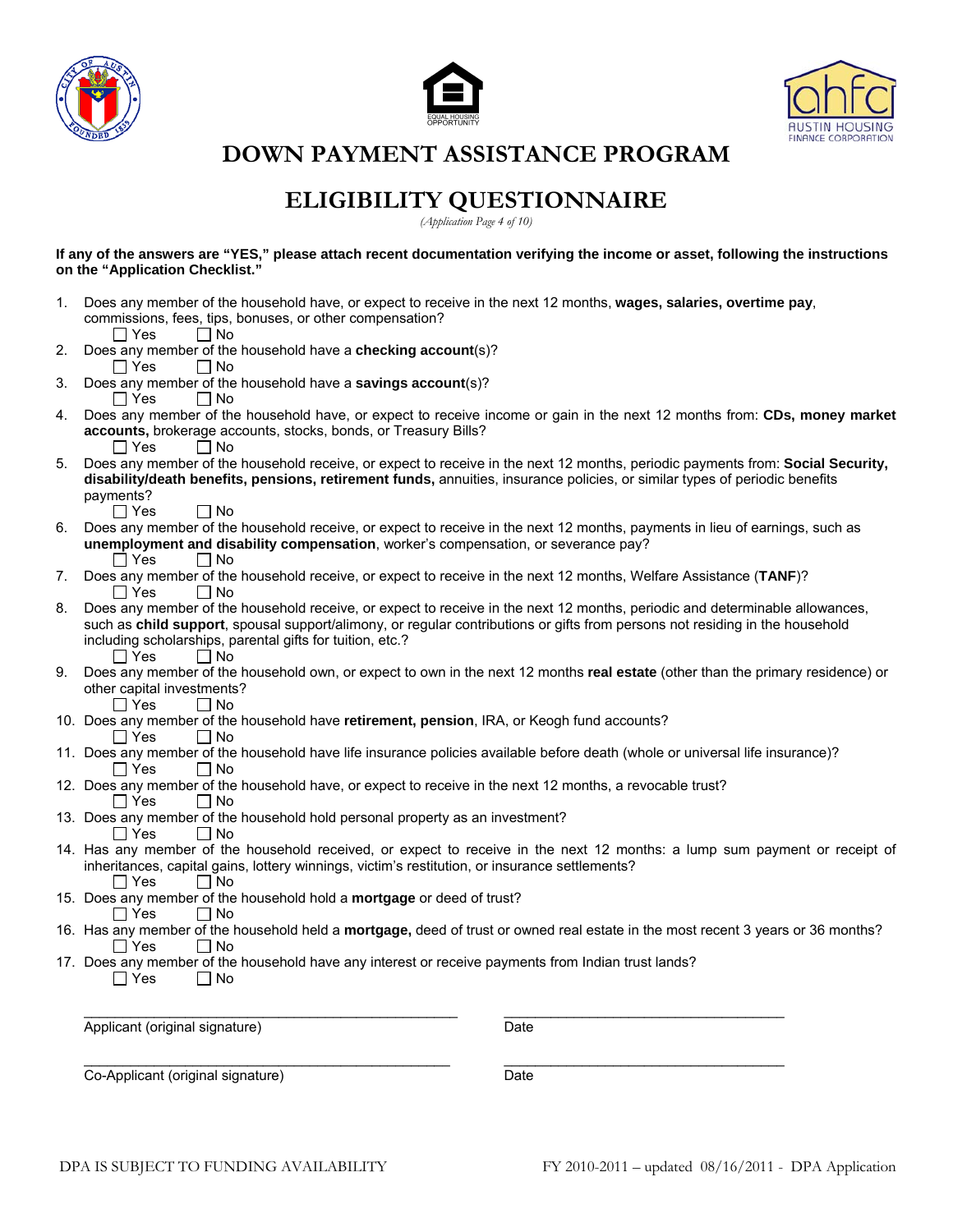





### **AFFIDAVIT**

*(Application Page 5 of 10)*

I (We) hereby submit the information contained in the attached Application, Uniform Residential Loan Application, tax returns, and other furnished documents to be considered for the Austin Housing Finance Corporation's *Down Payment Assistance Program*. Under penalty of law, I certify the home being purchased is located at:

. Austin, Texas, Zip

The information contained in all required and signed program-related documents being submitted is true and correct. I further certify that:

- 1. Neither I nor the Co-Applicant have owned a home in the last three years
- 2. I (we) am a U.S. citizen or I (we) have legal permanent resident status
- 3. The house I (we) am purchasing will be my (our) primary place of residence
- 4. The house I (we) am purchasing is located within the Austin city limits
- 5. The following is a list of **all persons**, including myself, who will occupy the home after closing:

| Name | Age | Relationship | Gross Mo. Income |
|------|-----|--------------|------------------|
|      |     | <b>SELF</b>  | \$               |
|      |     |              | \$               |
|      |     |              | \$               |
|      |     |              | \$               |
|      |     |              | \$               |
|      |     | <b>TOTAL</b> | \$               |

I (we) understand that:

- 1. "Standard DPA" is up to \$10,000 in a 0% interest, deferred forgivable loan in the second lien position. "Shared Equity DPA" is up to \$40,000 in a 0% interest, deferred, **non-forgivable** loan. It includes a "Shared Equity" agreement and "City of Austin Right of First Refusal" provision. The actual DPA check amount is based on the borrower's demonstrated financial gap.
- 2. The DPA loan will be due and payable upon early sale, refinancing, home equity loan, lease or transfer of title before the affordability period of 10 years for Standard DPA, or 30 years for Shared Equity DPA.
- 3. Households may earn no more than 80% median family income for Austin.
- 4. DPA loans require a minimum borrower contribution of \$1,000 in Earnest Money.
- 5. DPA funds will be for: eligible closing costs and pre-paid expenses identified in a signed Good Faith Estimate and reflected in the final HUD1 Settlement statement; and a down payment amount calculated according to the borrower's demonstrated financial gap.
- 6. The first lien mortgage loan must be a fully amortized, fixed-rate loan of up to 30 years, with an interest rate that does not exceed the prevailing market rates for conforming loans.
- 7. The second mortgage when combined with the first may not exceed the estimated value of the property including all closing costs.
- 8. A homebuyer education class and Shared Equity pre-closing meeting (if applicable) must be completed before closing.

\_\_\_\_\_\_\_\_\_\_\_\_\_\_\_\_\_\_\_\_\_\_\_\_\_\_\_\_\_\_\_\_\_\_\_\_\_\_\_\_\_\_\_\_ \_\_\_\_\_\_\_\_\_\_\_\_\_\_\_\_\_\_\_\_\_\_\_\_\_\_\_\_\_\_\_\_\_\_\_\_\_\_\_\_\_\_\_\_\_

Applicant (original signature) Date Co-Applicant (original signature) Date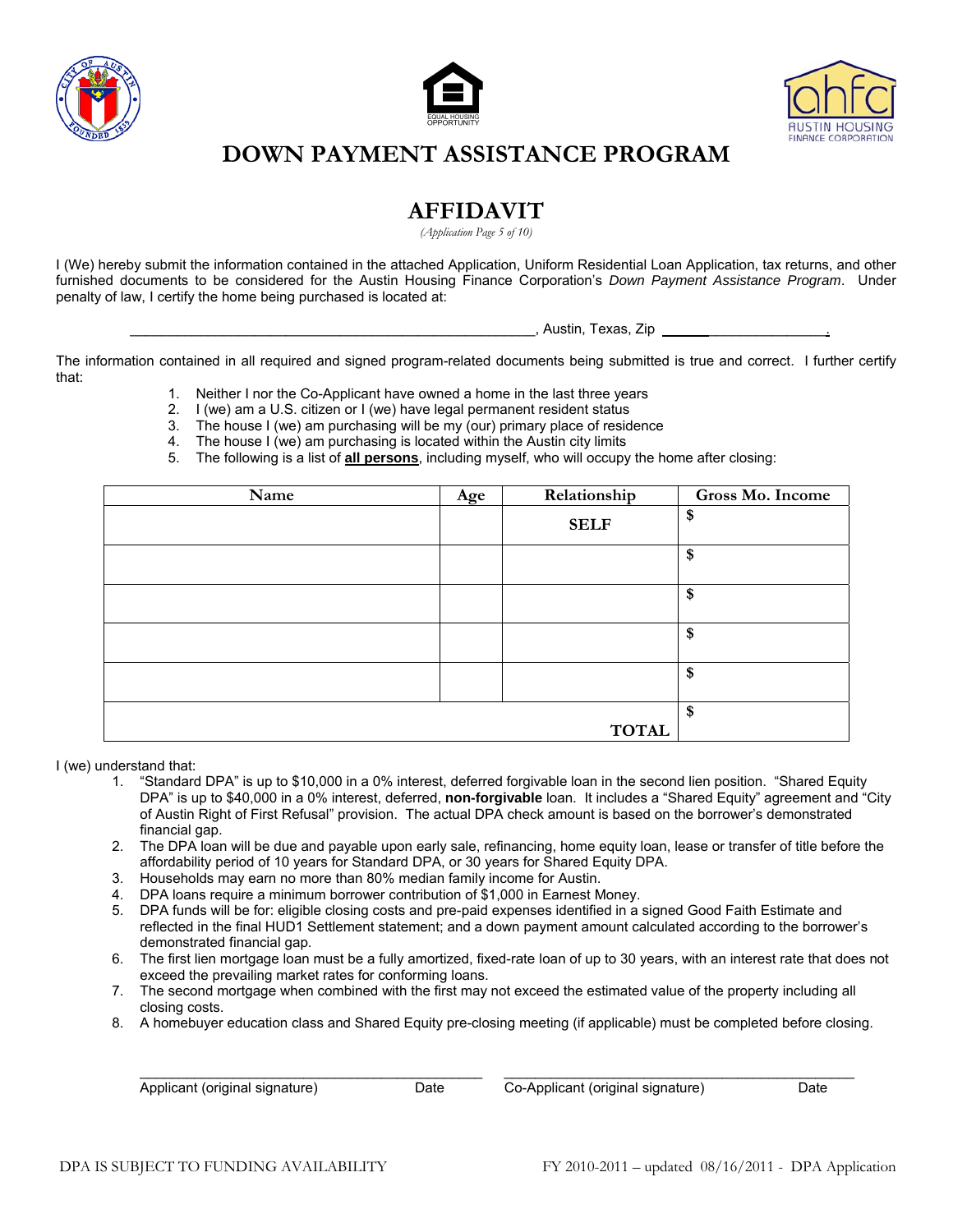





## **AFFIDAVIT (continued)**

*(Application Page 6 of 10)*

I (we) agree to release whatever information the State Attorney General determines to be publicly available. I (we) agree to allow the City and/or its designee, financial institutions, and other appropriate institutions to share information contained in this file for the purpose of Down Payment Assistance eligibility and related business. I (we) understand that any discrepancy or omissions later found may disqualify me (us). If such a discrepancy or omission is discovered after closing, I (we) understand that any financial assistance provided by the City of Austin may become due and payable.

I (we) read, completed, and executed this Affidavit in connection with the DPA application.

| Applicant (original signature)                                                                                                                                       | Date | Co-Applicant (original signature)                                                                                                                                    | Date |
|----------------------------------------------------------------------------------------------------------------------------------------------------------------------|------|----------------------------------------------------------------------------------------------------------------------------------------------------------------------|------|
| <b>Ethnicity:</b><br>Hispanic or Latino<br>□ Not Hispanic or Latino                                                                                                  |      | <b>Ethnicity:</b><br>Hispanic or Latino<br>$\Box$ Not Hispanic or Latino                                                                                             |      |
| <b>Race/National Origin:</b><br>Alaskan Native or American Indian<br>Native Hawaiian or Other Pacific Islander<br>White<br>Asian<br><b>Black or African American</b> |      | <b>Race/National Origin:</b><br>Alaskan Native or American Indian<br>Native Hawaiian or Other Pacific Islander<br>White<br>Asian<br><b>Black or African American</b> |      |
| Gender:<br>Female<br>□ Male                                                                                                                                          |      | Gender:<br>Female<br>Male                                                                                                                                            |      |
| Has a Disability:<br>$\Box$ No<br>$\Box$ Yes (complete the Verification of Disability form)                                                                          |      | Has a Disability:<br>∏ No<br>$\Box$ Yes (complete the Verification of Disability form)                                                                               |      |
| <b>STATE OF TEXAS</b><br><b>COUNTY OF TRAVIS</b>                                                                                                                     |      |                                                                                                                                                                      |      |
|                                                                                                                                                                      |      |                                                                                                                                                                      |      |
|                                                                                                                                                                      |      |                                                                                                                                                                      |      |
|                                                                                                                                                                      |      | <b>Notary Public, State of Texas</b>                                                                                                                                 |      |
|                                                                                                                                                                      |      |                                                                                                                                                                      |      |

**WARNING: Title 18, Section 1001 of the U.S. Code states that a person is guilty of a felony for knowingly and willingly making false or fraudulent statements to any department of the United States Government.**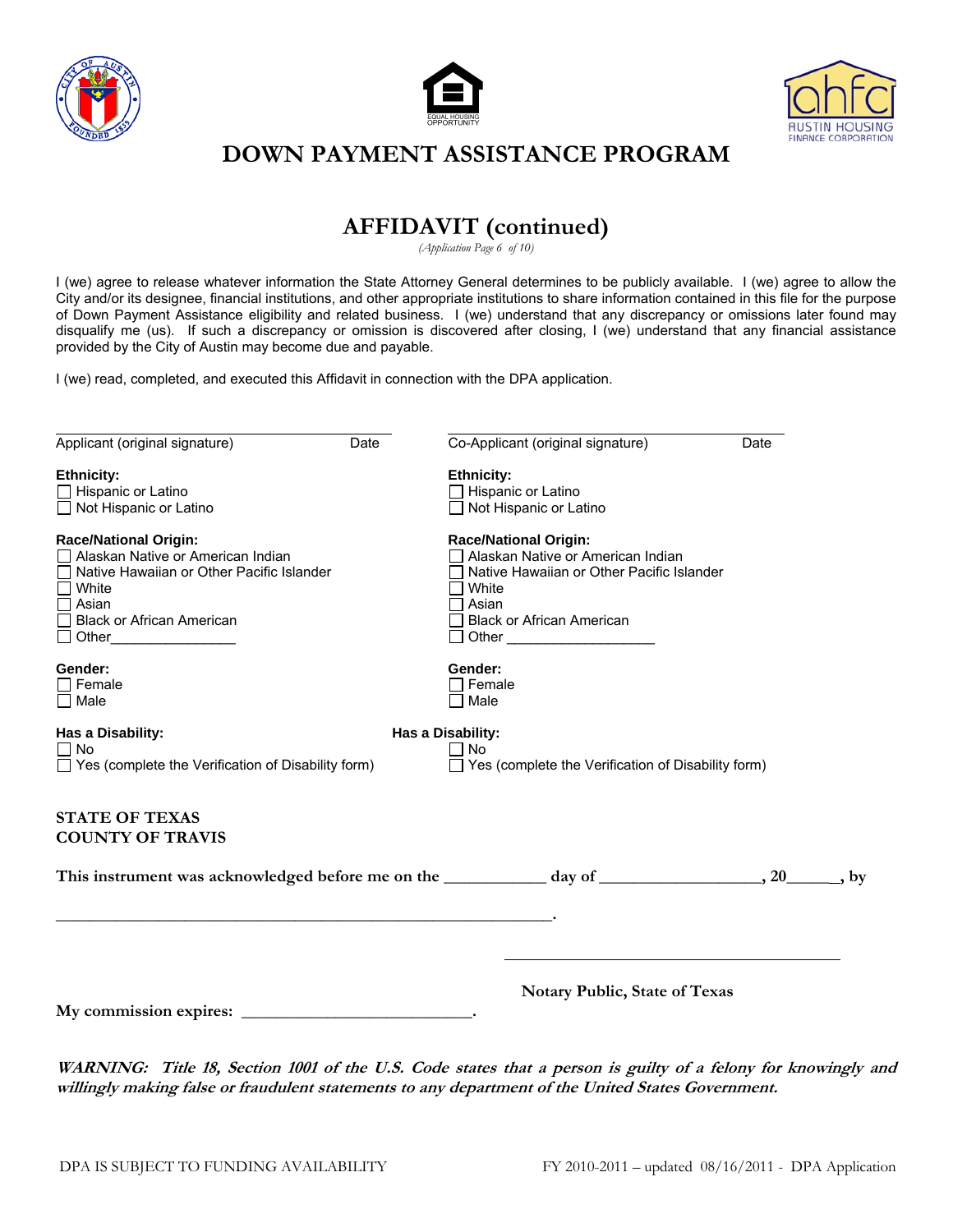





## **HOUSING QUALITY STANDARDS/VISITABILTY INSPECTION AGREEMENT**

(Application Page 7 of 10)

I, \_\_\_\_\_\_\_\_\_\_\_\_\_\_\_\_\_\_\_\_\_\_\_\_\_\_\_\_\_\_\_\_\_\_\_\_\_\_\_\_\_\_\_\_\_\_\_\_\_\_\_\_\_\_\_\_\_\_\_\_\_\_\_\_\_\_\_\_\_\_\_\_\_\_\_\_\_\_\_\_\_\_\_\_\_\_, as an applicant(s) to the Austin Housing Finance Corporation "Down Payment Assistance" (DPA) Program hereby agree to and understand the following:

- A Housing Quality Standards (HQS) Inspection defined by the U.S. Department of Housing and Urban Development (HUD) is required of each property purchased under the DPA Program. This inspection will be performed by a HQS-certified Inspector.
- This inspection is a requirement of HUD and in **no way** should serve in lieu of a structural inspection of the property. The Austin Housing Finance Corporation (AHFC) encourages the Buyer/Purchaser to obtain a separate inspection or report that addresses the structural integrity of the property.
- I (we) understand that **all utilities must be ON** for the inspection to occur.
- I (we) understand that all repairs identified as necessary through the HQS Inspection must be completed before the date of closing, as a condition of participation in the DPA Program. The repairs may be undertaken through agreements with the Seller, or through other means determined to be acceptable in consultation with the AHFC. Follow up inspections will be required to assure that necessary repairs identified in the initial HQS inspection are completed satisfactorily.
- If lead-based paint hazards are found at the time of the HQS inspection, a certified contractor will have to follow HUD's safe work practice methods.
- HQS inspections (by AHFC inspectors only) are paid for by the AHFC.

Subject Property:

 $\_$  , and the set of the set of the set of the set of the set of the set of the set of the set of the set of the set of the set of the set of the set of the set of the set of the set of the set of the set of the set of th Applicant Signature Date Applicant Signature Date Applicant Signature Date Date

 $\bot$  , and the contribution of the contribution of  $\bot$  , and the contribution of  $\bot$ Co-Applicant Signature Date Date Date Date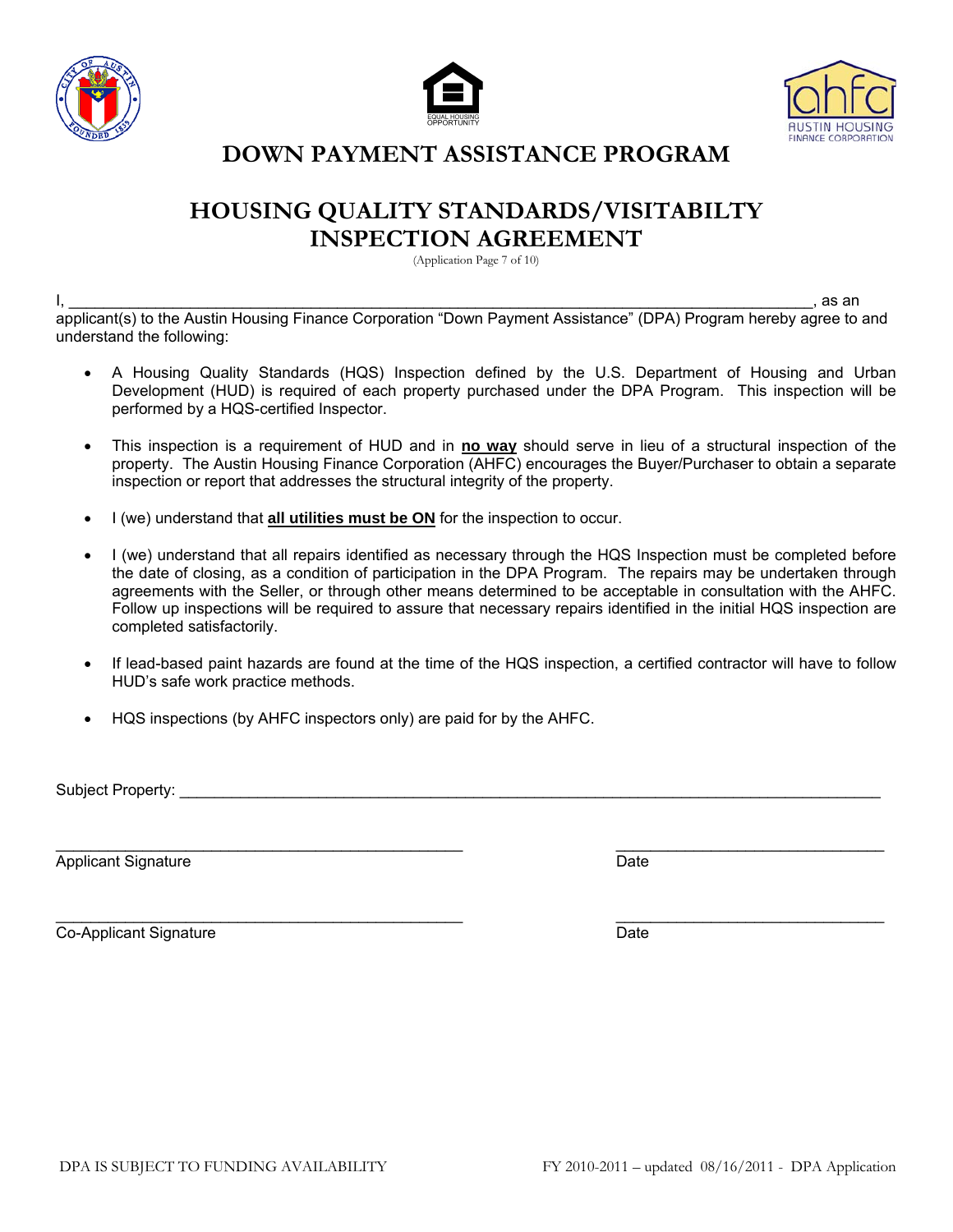





# **REQUEST FOR HQS/VISITABILITY INSPECTION**

*(Application Page 8 of 10)*

#### **Section I: completed by the LENDER**

| $\Box$ New Construction | □ Existing Construction (pre-owned), Year Built <u>_______________________________</u> |
|-------------------------|----------------------------------------------------------------------------------------|
|                         |                                                                                        |
|                         |                                                                                        |
|                         |                                                                                        |

#### **Section II: completed by AHFC**

|          | Housing Development Specialist<br><u>Francisco</u> Constanting Constanting Constanting Constanting Constanting Constanting Constanting Constanting Constanting Constanting Constanting Constanting Constanting Constanting Constantin |                               | Date                              |
|----------|---------------------------------------------------------------------------------------------------------------------------------------------------------------------------------------------------------------------------------------|-------------------------------|-----------------------------------|
|          |                                                                                                                                                                                                                                       |                               |                                   |
| Priority | $\Box$ 1-2 day                                                                                                                                                                                                                        | $\Box$ 7 day                  | □ Closing________________________ |
|          | Type of service $\Box$ HQS Inspection                                                                                                                                                                                                 | D Visitability/CRF Inspection | $\Box$ Other $\Box$               |

#### **Section III: completed by AHFC Construction Staff**

| Person Contacted        |                  | Scheduled Date & Time         |                                                    |
|-------------------------|------------------|-------------------------------|----------------------------------------------------|
| Date of Inspection      |                  |                               | Results <b>Execute Security Executive Security</b> |
| Funding Code            |                  | Hours spent                   |                                                    |
| <b>Report Submitted</b> | □ HQS Inspection | □ Visitability/CRF Inspection | $\Box$ Other $\Box$                                |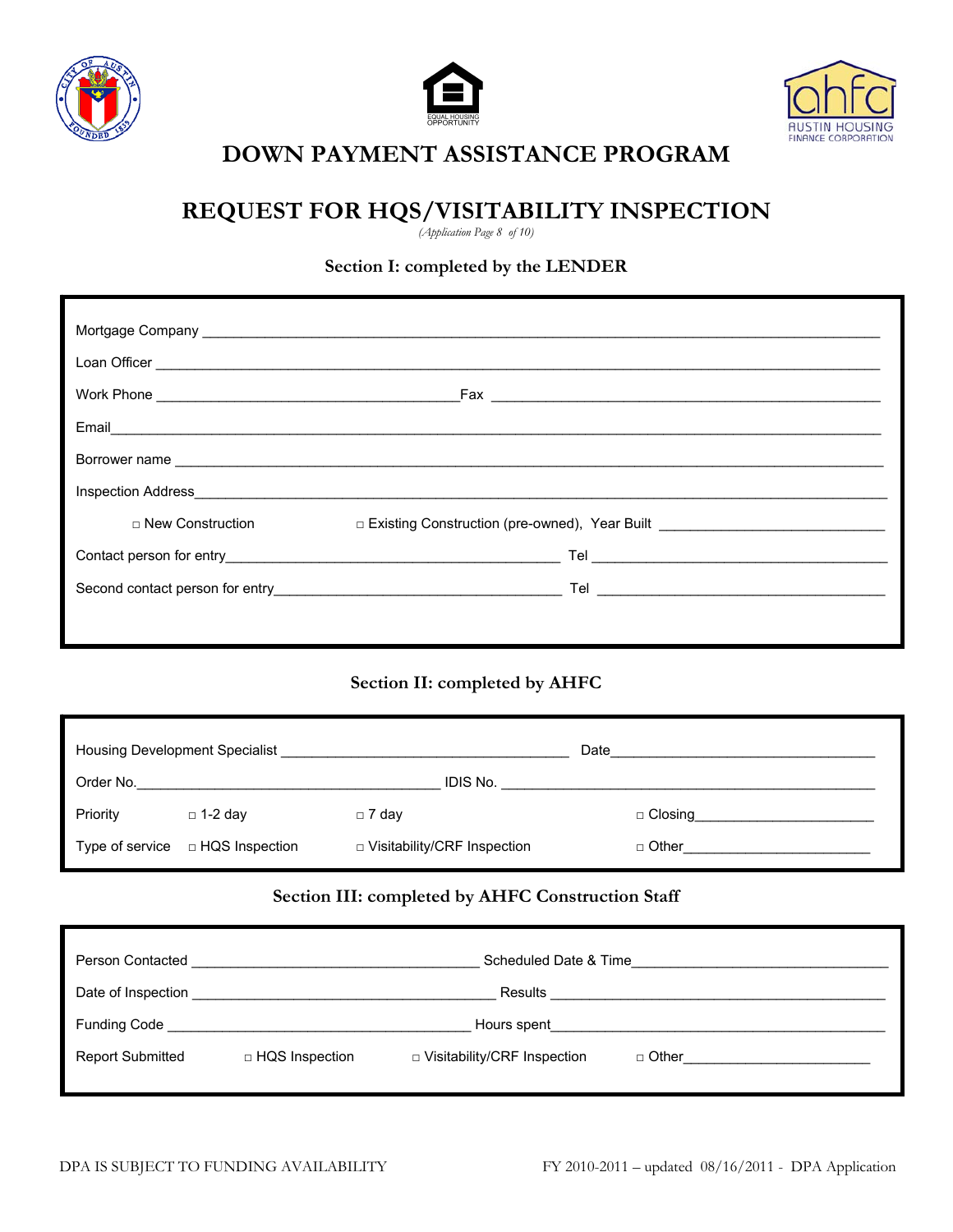





## **BUYERS/SELLERS CERTIFICATION OF PURCHASE**

*(Application Page 9 of 10)*

| Date:<br><u> 1989 - Johann John Stone, meil in der Stone aus der Stone aus der Stone aus der Stone aus der Stone aus der S</u> |  |  |
|--------------------------------------------------------------------------------------------------------------------------------|--|--|
| <b>Property Being Sold:</b>                                                                                                    |  |  |
|                                                                                                                                |  |  |
| Buyer(s):                                                                                                                      |  |  |

Dear Owner(s)/Seller(s):

The property referenced above is believed to be owned by you is being considered for purchase. Because Federal funds in the form of down payment and closing cost assistance to the Buyer(s) may be used in the purchase of your property, we are required to disclose the following information by the U. S. Department of Housing and Urban Development (HUD) in accordance with the Uniform Relocation Assistance and Real Property Acquisition Policies Act as amended (URA), Section 24.101(b) (2):

- 1. The proposed sale is **voluntary**. In the event negotiations fail to result in an agreement, the property will not be acquired by either voluntary purchase or eminent domain.
- 2. The fair market value of the property is estimated to be \$ . However, since this transaction is voluntary, current or future negotiations may result in a different price that may be the same, higher or lower than this amount.

An owner-occupant who sells his or her property under these terms does not qualify as a displaced person for relocation payments. Additionally, any person who occupies the property for the purpose of obtaining assistance under the URA does not qualify as a displaced person. However, tenant-occupants displaced as a result of a voluntary acquisition may be entitled to URA relocation assistance and must be informed in writing as soon as feasible.

In accordance with HUD requirements, if the information provided above is disclosed after an option to purchase or contract has been executed between the Buyer(s) and the Seller(s), the Seller(s) must be provided the opportunity to withdraw from the agreement.

Any title deficiencies, liens, or encumbrances on the property must be cleared **prior to** any closing. Generally, this is a cost that is borne by the Seller(s) of the property; however, payment of these costs may be negotiated between the Buyer(s) and Seller(s). **No federal funds can be used to pay these costs.**

Should you have any questions, please feel free to contact (lender's name)

at telephone number

#### **\*\* ALL PARTIES ORIGINAL SIGNATURES MUST BE SUBMITTED WITH APPLICATION \*\***

| Buyer(s)  | Date | Buyer(s)  | Date |
|-----------|------|-----------|------|
| Seller(s) | Date | Seller(s) | Date |

**WARNING: Title 18, Section 1001 of the U.S. Code states that a person is guilty of a felony for knowingly and willingly making false or fraudulent statements to any department of the United States Government.**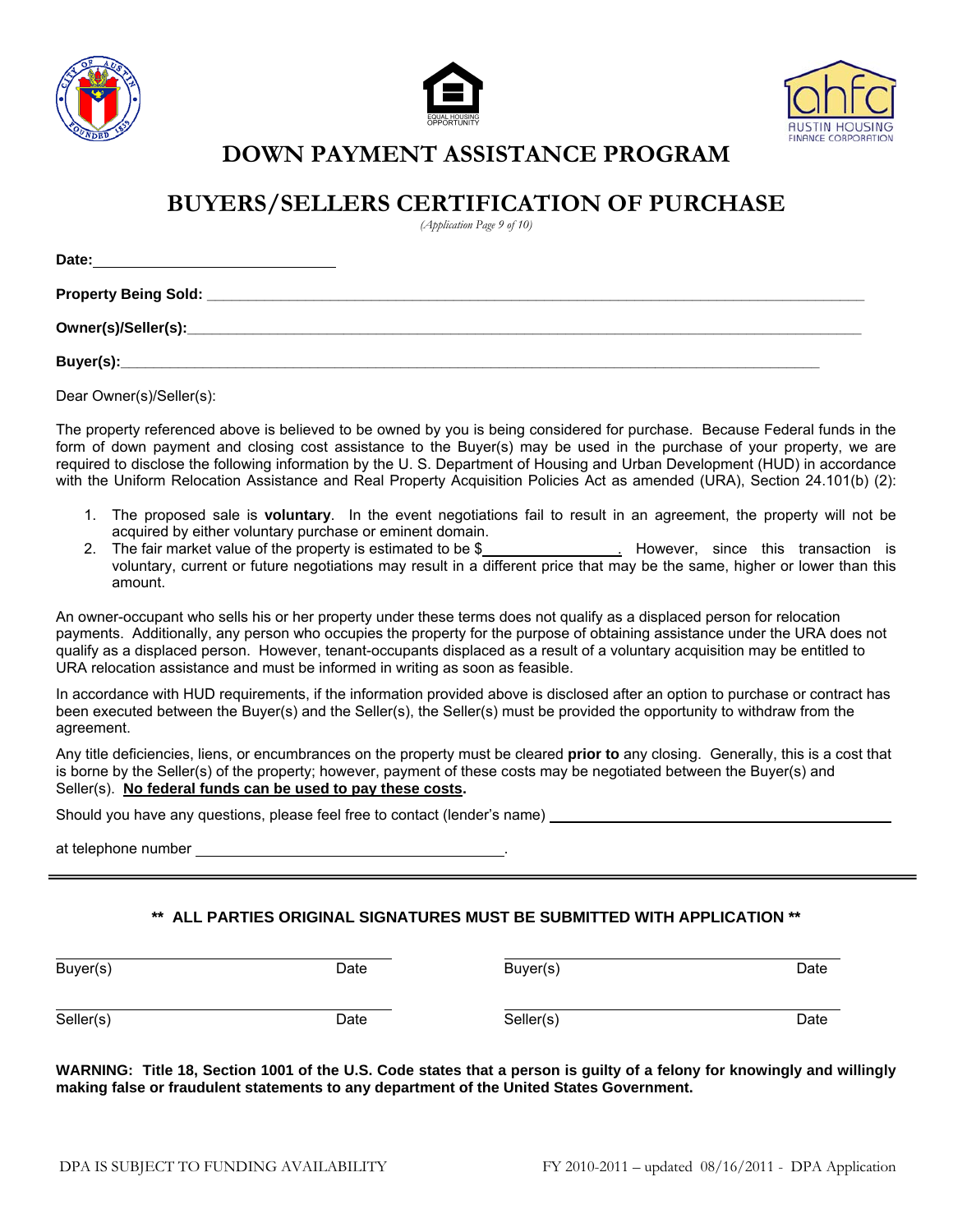





### **DPA FUNDS REQUESTED**

(Application Page 10 of 10)

Instructions: Please follow the below formula in comparison to the calculations on your GFE to estimate the amount of DPA needed for the applicant. In reviewing the list of eligible fees and their limits, please specify which closing costs, pre-paid expenses you wish to be included in the total down payment assistance that will be needed at closing.

Sales Price (Good Faith Estimate) **+**: Closing Costs & Pre-paid Expenses excluding UFMIP(GFE): Subtotal **=** : Less BASE Loan Amount **-** : Less Earnest Money, Option Fee and P.O.C's **-** : Less Seller, Lender or Realtor Contributions **-** : Less Gifts Funds **-** : Total need demonstrated by Buyer **=** : <u> 1989 - Johann Stoff, Amerikaansk politiker († 1908)</u>

(Standard DPA Max = \$10,000 + \$1,000 maximum extra for MCC and / or \$4,999 for Disability) (Shared Equity Max = 30% of sales price up to \$40,000  $\sim$  no extra for disability nor MCC)

| <b>DPA-ELIGIBLE Costs</b>                                                                                                                                                                                                    | <b>GFE</b> | <b>FEE LIMITS</b>                   |
|------------------------------------------------------------------------------------------------------------------------------------------------------------------------------------------------------------------------------|------------|-------------------------------------|
| Down Payment                                                                                                                                                                                                                 |            | (price minus base loan amt.)        |
| Origination fee                                                                                                                                                                                                              |            | (1% of base loan amt. limit)        |
| <b>Discount Point</b>                                                                                                                                                                                                        |            | (1% of total loan amt. limit)       |
| Appraisal fee                                                                                                                                                                                                                |            | (\$450 limit)                       |
| Prepaid Interest                                                                                                                                                                                                             |            | (15 day limit)                      |
| <b>Hazard Insurance</b>                                                                                                                                                                                                      |            | (12 month limit)                    |
| Flood Insurance                                                                                                                                                                                                              |            | (12 month limit)                    |
| Escrow / Settlement closing fees                                                                                                                                                                                             |            | (\$250 limit)                       |
| <b>Legal Document Prep</b>                                                                                                                                                                                                   |            | (\$250 limit)                       |
| <b>Attorney Fees</b>                                                                                                                                                                                                         |            | (\$250.00)                          |
| Title Insurance and endorsements                                                                                                                                                                                             |            | (\$250 limit)                       |
| Courier, Fed Ex/UPS or Delivery                                                                                                                                                                                              |            | $($75$ limit)                       |
| Recording fee                                                                                                                                                                                                                |            | (\$225 limit)                       |
| Survey                                                                                                                                                                                                                       |            | (\$435 limit)                       |
| Pest Inspection                                                                                                                                                                                                              |            | (\$100 limit)                       |
| MCC issuance fees (commitment / app fee)                                                                                                                                                                                     |            | (\$1,100 limit)                     |
| Bond funding fee                                                                                                                                                                                                             |            | (\$150 limit)                       |
| <b>HOA Transfer Fee</b>                                                                                                                                                                                                      |            | (\$100 limit)                       |
| TOTAL Eligible expenses: (sum)                                                                                                                                                                                               |            |                                     |
| FINAL DPA check amount:                                                                                                                                                                                                      |            | (based on DPA-eligible costs above) |
| FINAL Shared Equity %:                                                                                                                                                                                                       |            | (DPA amount divided by sales price) |
| The items checked above should appear on the "Borrower's" side of the Good Faith Estimate (submitted with this<br>contingtion nonlogen) and the final HUD 4 Pettlement Ptatement (provided for AHEC's review before elected) |            |                                     |

application package) and the **final HUD-1 Settlement Statement** (provided for AHFC's review before closing). **Borrowers receiving DPA funds may NOT receive any reimbursements OR cash back at closing.**

\_\_\_\_\_\_\_\_\_\_\_\_\_\_\_\_\_\_\_\_\_\_\_\_\_\_\_\_\_\_\_\_\_\_\_\_\_\_\_\_\_\_\_\_\_\_\_ \_\_\_\_\_\_\_\_\_\_\_\_\_\_\_\_\_\_\_\_\_\_\_\_\_\_\_\_\_\_\_

Applicant Signature Date

Applicant Signature Date

\_\_\_\_\_\_\_\_\_\_\_\_\_\_\_\_\_\_\_\_\_\_\_\_\_\_\_\_\_\_\_\_\_\_\_\_\_\_\_\_\_\_\_\_\_\_\_ \_\_\_\_\_\_\_\_\_\_\_\_\_\_\_\_\_\_\_\_\_\_\_\_\_\_\_\_\_\_\_

DPA IS SUBJECT TO FUNDING AVAILABILITY FY 2010-2011 – updated 08/16/2011 - DPA Application